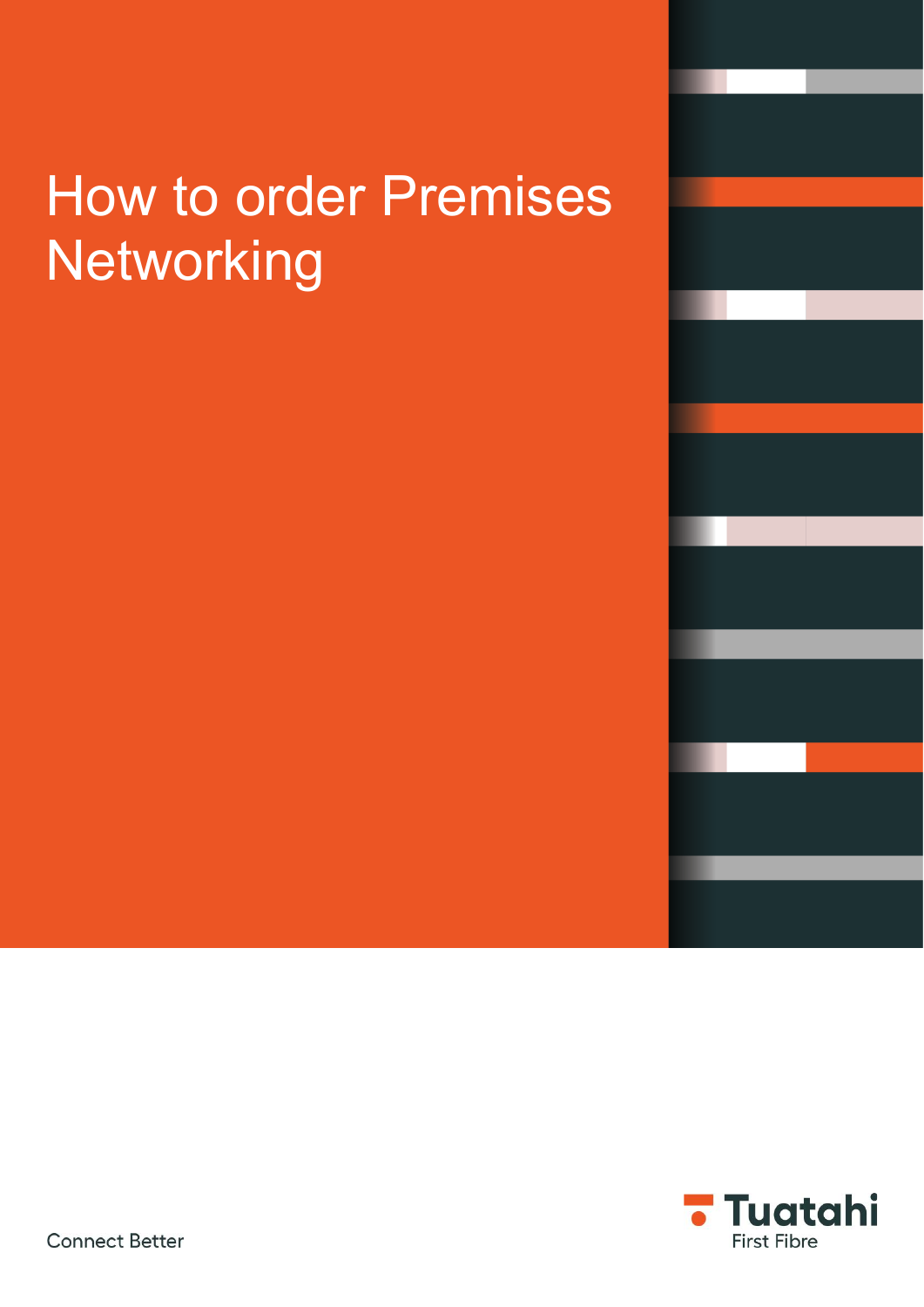

# **How to order Premises Networking**

# **Purpose**

To ensure RSPs are informed of the premises networking products and their associated services for all new orders.

For Bitstream Ultra Products the Premises Networking services are ordered via the "Add Premises Networking" feature in the Tuatahi First Fibre RSP Portal. By selecting a Bitstream Ultra product this feature is enabled, allowing you to select the required products and services.

Please contact [Service.Delivery@tuatahifibre.co.n](mailto:Service.Delivery@tuatahifibre.co.n) if you require further information.

#### **Offered Products and their related services**

| <b>Type</b>        | <b>Under Premises</b><br><b>Networking</b> | <b>Description of Service</b>                                                                       |
|--------------------|--------------------------------------------|-----------------------------------------------------------------------------------------------------|
|                    | Base Option – Internet Only install        | Install ONT, RGW, Speed Test.                                                                       |
| <b>Base Option</b> | Base Option - Basic Install                | Internet and Voice Install ONT, RGW,<br>Speed Test, Integrated Premises wiring.                     |
|                    | Base Option - Simple Install               | Internet, Voice and TV Install ONT,<br>RGW, STB or 2xSTB, Speed Test,<br>Integrate Premises Wiring. |

|                      | Extra Options - Installation Wiring | Install 2x dual RJ45 outlets with<br>standard cat6 cabling up to 20 metres<br>from ONT or connecting CPE.               |
|----------------------|-------------------------------------|-------------------------------------------------------------------------------------------------------------------------|
| <b>Extra Options</b> | Extra Options - Jackpoint testing   | Jackpoint testing for all Jackpoints in<br>premises.                                                                    |
|                      | Extra Options - Install Jackpoint   | Installation of a new Jackpoint or<br>replacement of existing Jackpoint and<br>wiring.                                  |
|                      | Extra Options - Truck Roll          | Installation for visit ordered outside of<br>UFB service, e.g. service provider<br>upgrade, testing or troubleshooting. |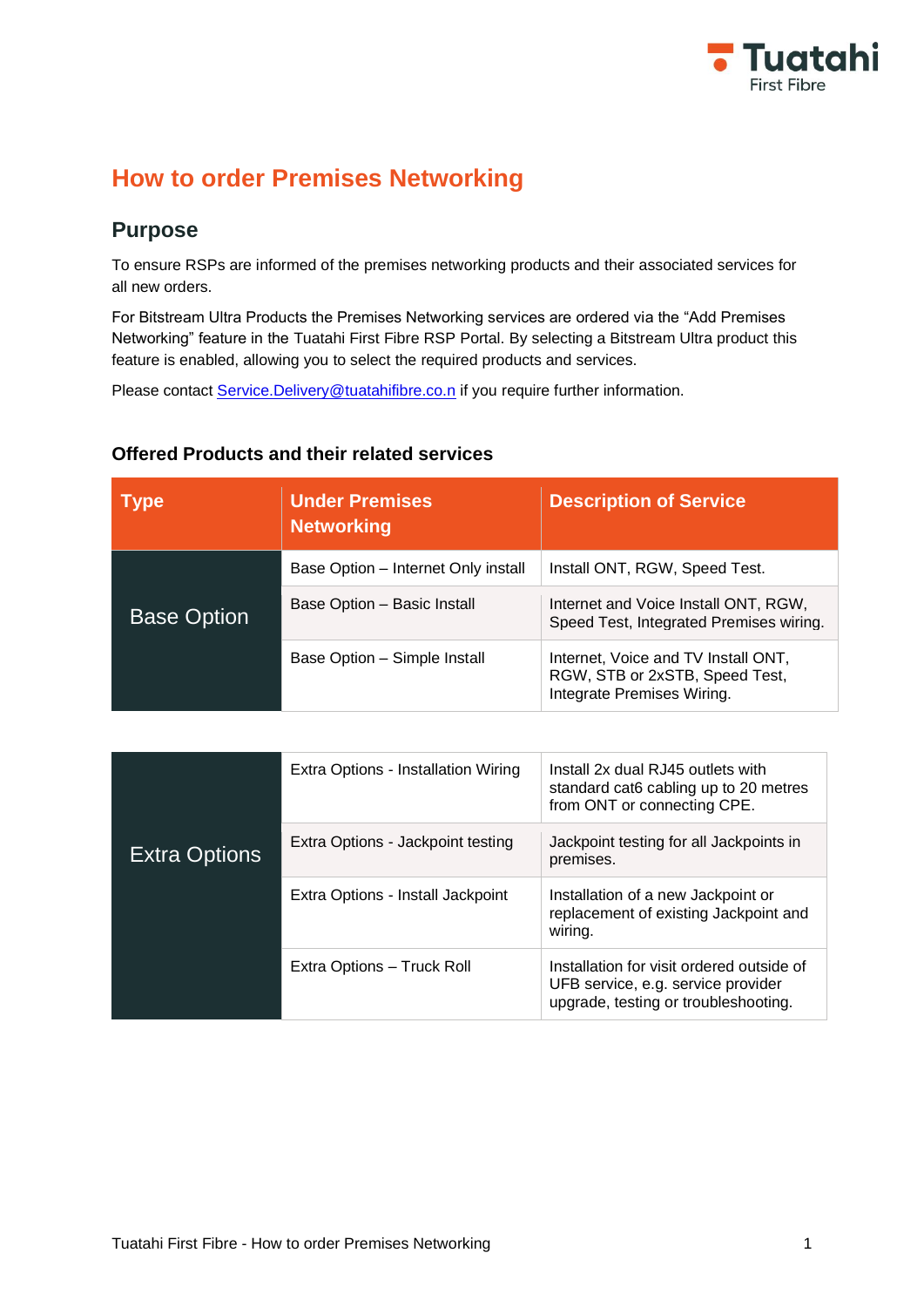

#### **Follow the steps below to order premises networking for a New Build order:**

**Procedure for a New Build connection**

| <b>Step</b>    | Action                                                                                                                                                                       |
|----------------|------------------------------------------------------------------------------------------------------------------------------------------------------------------------------|
| 1              | Select Premises networking on order submission (required)*<br><b>Premises Networking</b><br><b>Base Options</b><br><b>Please Select</b><br>$\overline{\phantom{a}}$          |
| $\overline{2}$ | Select a Base option<br>Please Select<br>٠<br><b>Please Select</b><br>None<br>Internet Only<br><b>Basic Install</b><br>Simple Install<br><b>Business Premises Networking</b> |
| 3              | Click "Add ATA Voice" (optional)<br><b>ATA Voice</b><br>Add ATA Voice                                                                                                        |
| 4              | Choose extra options (optional)<br><b>Extra Options</b><br>Jackpoint Testing<br><b>Installation Wiring</b><br>ന<br>Install Jackpoint<br>G)<br>п                              |

\*Do not select truck roll for new orders as this is included in the installation of the UFB Wholesale Service.

\*\*A base option must be selected on order submission for the order to be processed. \*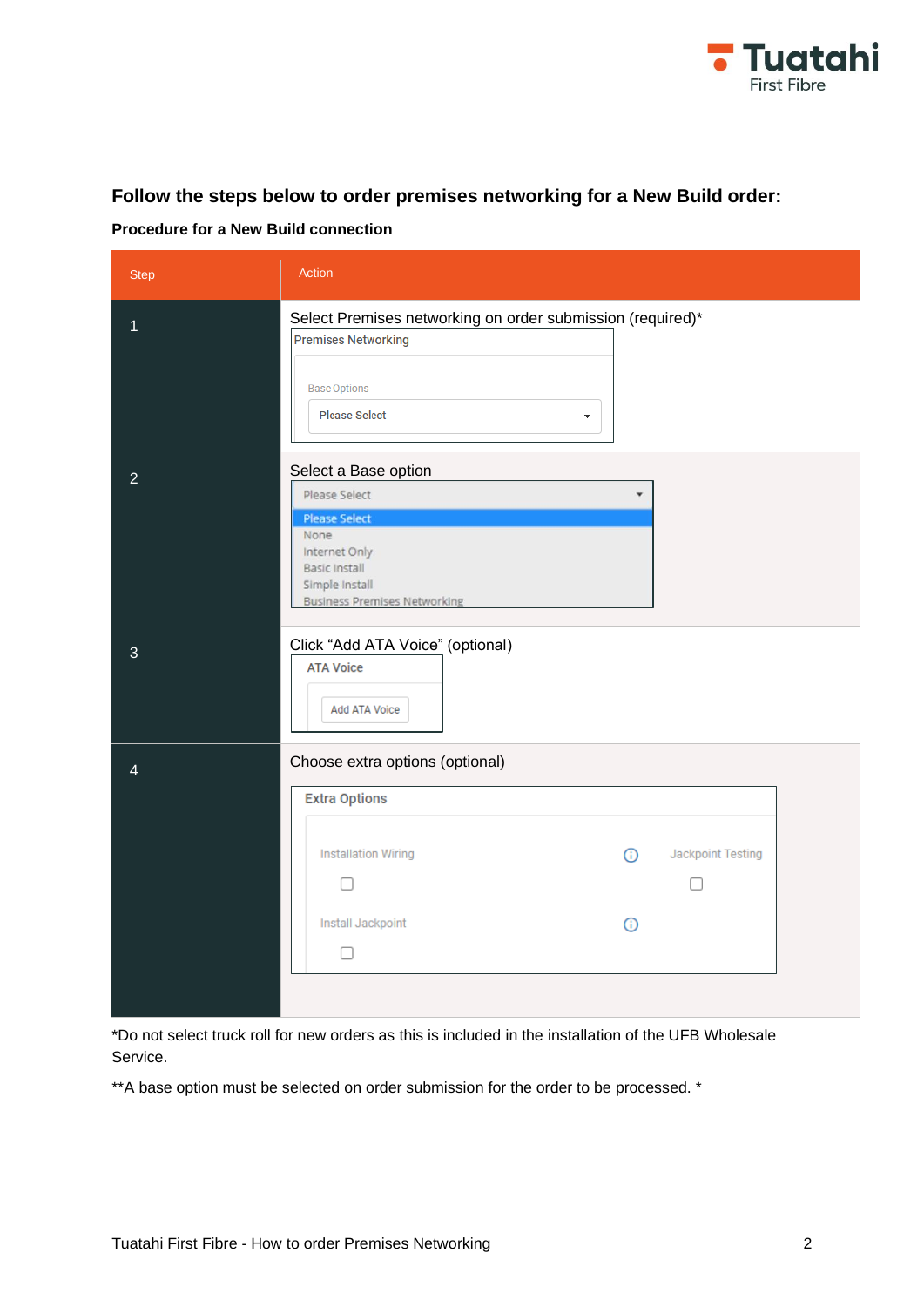

# **Procedure for an Intact connection**

**Follow the steps below to order premises networking for an Intact order:**

| <b>Step</b>    | Action                                                                                                                                                  |
|----------------|---------------------------------------------------------------------------------------------------------------------------------------------------------|
| 1              | Select Premises networking on order submission (required)*<br><b>Premises Networking</b><br><b>Base Options</b><br><b>Please Select</b><br>$\mathbf{r}$ |
| $\overline{2}$ | Select a Base option<br>• None *                                                                                                                        |
| 3              | Click "Add ATA Voice" (optional)<br><b>ATA Voice</b><br>Add ATA Voice                                                                                   |

\* Submit all intact orders with the base option **None**. If you require a premises networking option, submit a Change Order under the Intact PIID.

\*\*A base option must be selected on order submission for the order to be processed. \*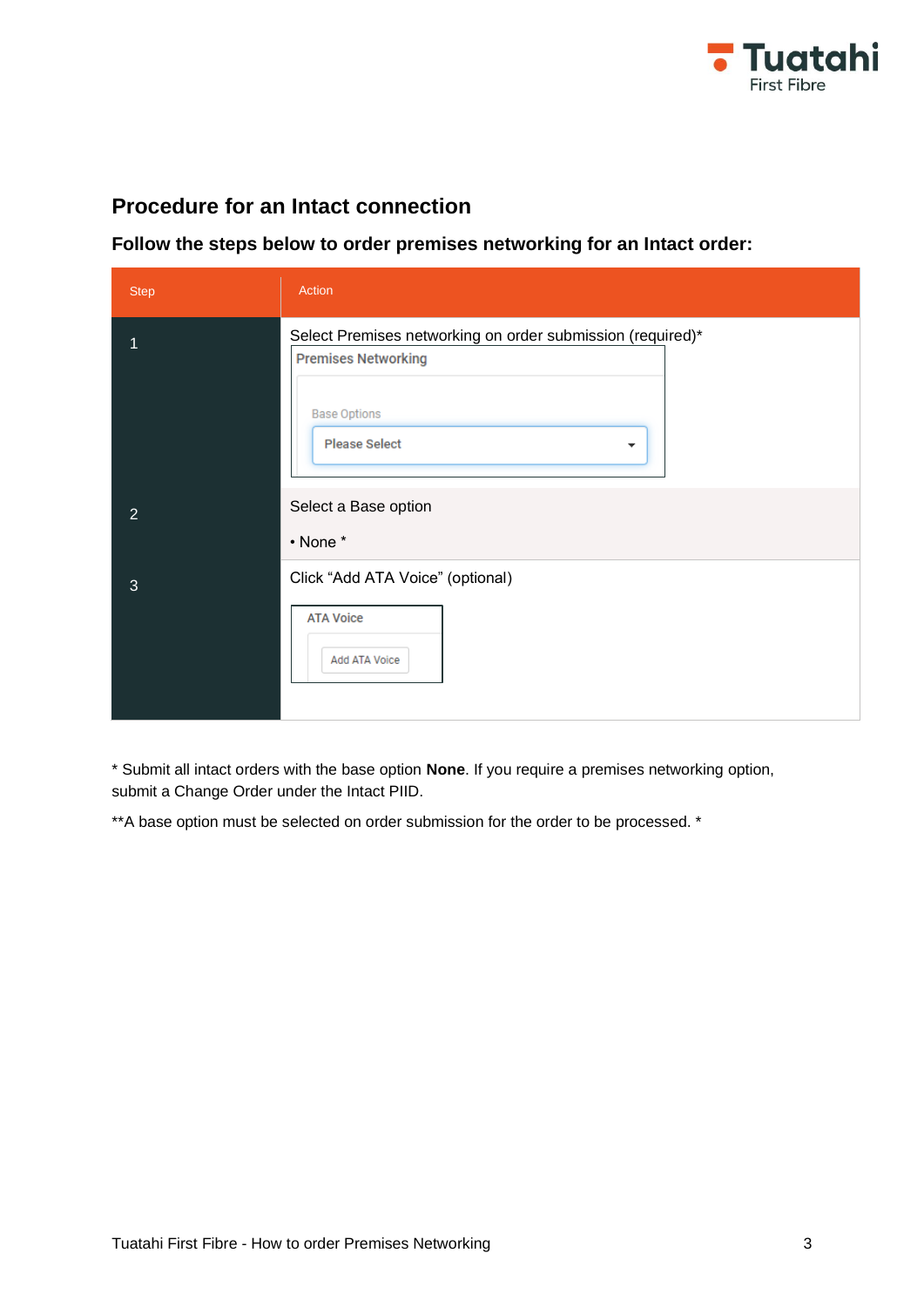

#### **Procedure for an existing active connection**

#### **Follow the steps below to order premises networking for a Change order**

| <b>Step</b>    | <b>Action</b>                                                                                                                                                                                  |
|----------------|------------------------------------------------------------------------------------------------------------------------------------------------------------------------------------------------|
| 1              | Using the active PIID, place a change order                                                                                                                                                    |
| $\overline{2}$ | Select Premises networking on order submission (required)<br><b>Premises Networking</b><br><b>Base Options</b><br><b>Please Select</b><br>÷                                                    |
| 3              | Select the different Base option (required)<br>Please Select<br><b>Please Select</b><br>None<br>Internet Only<br><b>Basic Install</b><br>Simple Install<br><b>Business Premises Networking</b> |
| 4              | Click "Add ATA Voice" if required<br><b>ATA Voice</b><br>Add ATA Voice                                                                                                                         |
| $\overline{5}$ | Choose extra options (if required)<br><b>Extra Options</b><br><b>Installation Wiring</b><br>Jackpoint Testing<br>$\odot$<br>Install Jackpoint<br>G<br>П                                        |

\*\* Only select Truck roll if a technician is required to physically change the connection on site e.g., none to basic or ONT relocation.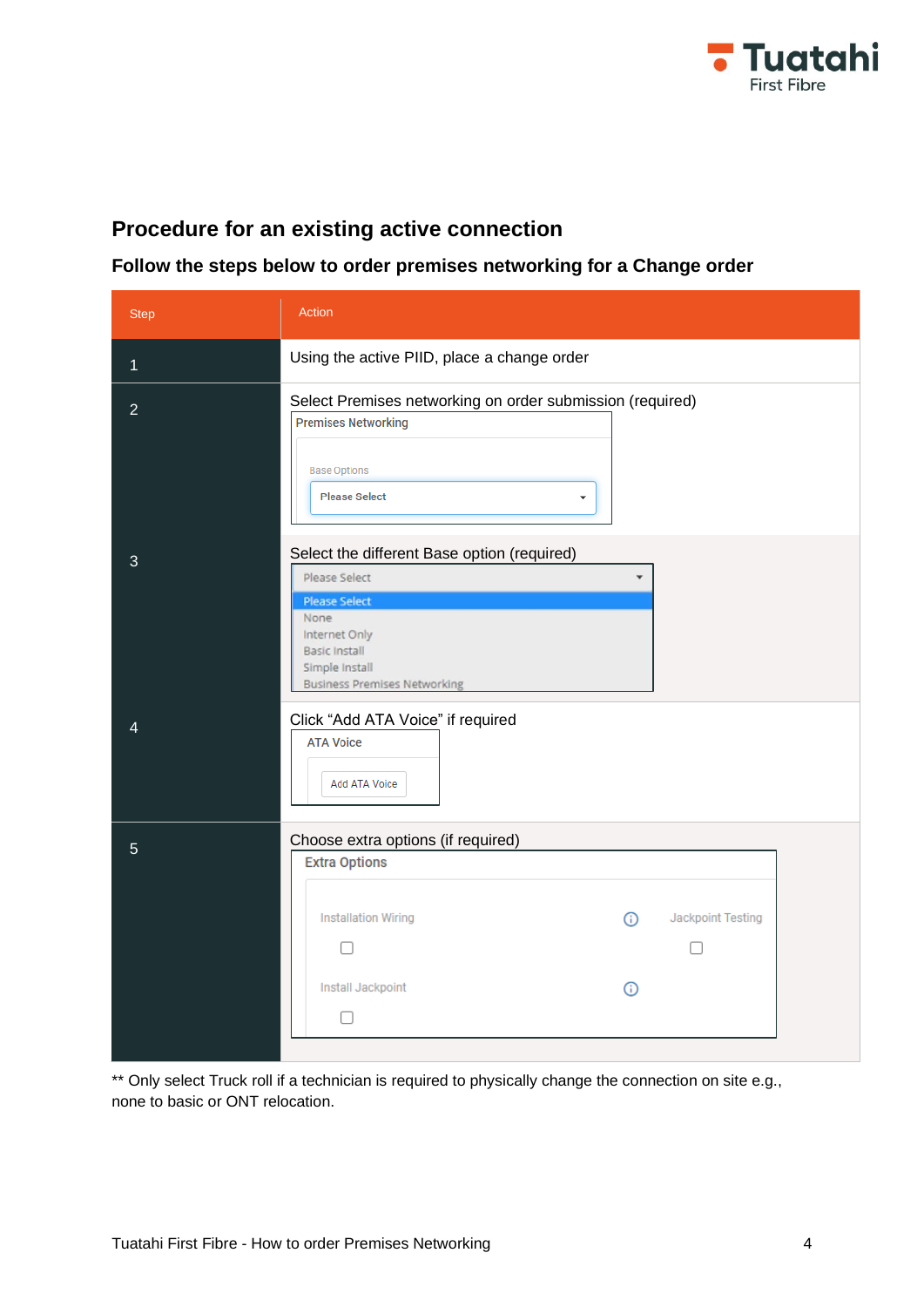

### **What next?**

Complete all mandatory fields to order the requested service. Include in the notes field any extra information, e.g. time customer is available for phone calls, ONT is damaged / missing, dog on site.

Click <submit>

If all mandatory fields are completed, the following message is displayed.



# **Ordering examples**

| Example        | <b>Customer Requirement</b>                                          | <b>Premises Networking Options Ordered</b>                                                                                                                      |
|----------------|----------------------------------------------------------------------|-----------------------------------------------------------------------------------------------------------------------------------------------------------------|
| 1              | New Order, Naked Internet Service                                    | Premises Networking - Internet Only<br>$\bullet$<br>Install                                                                                                     |
| $\overline{2}$ | New Order, Basic Install (Internet and<br>Voice)                     | Premises Networking - Basic Install<br>$\bullet$                                                                                                                |
| 3              | New Order, Simple Install (Internet, Voice<br>and TV)                | Premises Networking - Simple Install<br>1x STB                                                                                                                  |
| 4              | New Order, Simple Install (Internet, Voice<br>and TV) with Multiroom | Premises Networking - Simple Install<br>$\bullet$<br>Premises Networking - Installation<br>$\bullet$<br>Wiring<br>$2 \times STB$                                |
| 5              | Change Order to upgrade speed                                        | No Premises Networking Required<br>٠<br>But a note explaining upgrade<br>$\bullet$<br>required                                                                  |
| $6\phantom{1}$ | Change Order to upgrade to Basic Install                             | Premises Networking - Basic Install<br>$\bullet$<br>Premises Networking - Truck roll<br>$\bullet$                                                               |
| $\overline{7}$ | Change Order to upgrade to Simple<br>Install                         | Premises Networking - Simple Install<br>Premises Networking - Truck roll<br>$\bullet$                                                                           |
| 8              | Change order to upgrade to Simple Install<br>Multiroom               | Premises Networking - Simple Install<br>$\bullet$<br>Premises Networking - Truck roll<br>$\bullet$<br>Premises Networking - Installation<br>$\bullet$<br>Wiring |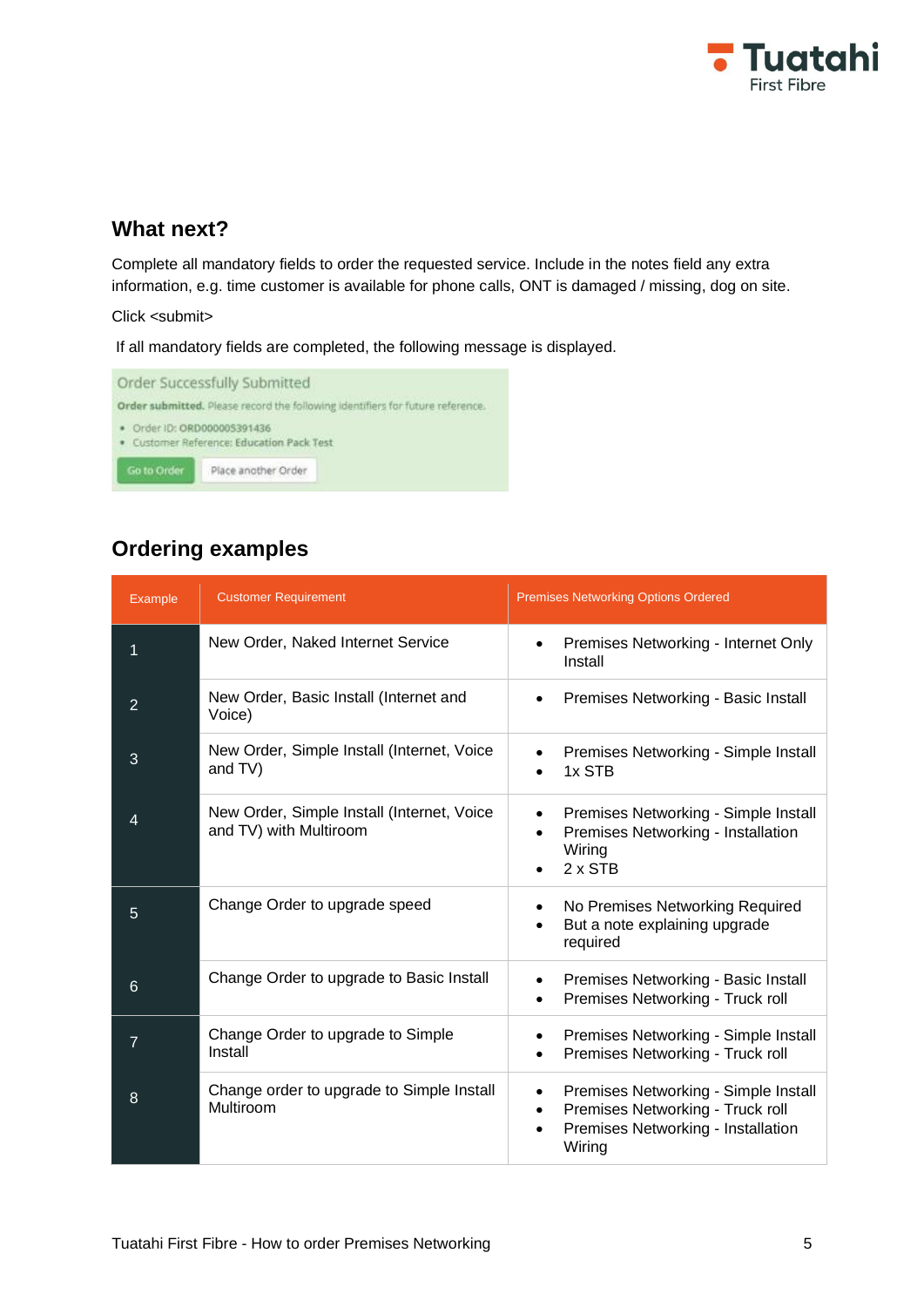

|  | Change Order for Install of Jackpoint. | Premises Networking - Truck roll<br>Premises Networking - Install<br>Jackpoint |
|--|----------------------------------------|--------------------------------------------------------------------------------|
|--|----------------------------------------|--------------------------------------------------------------------------------|